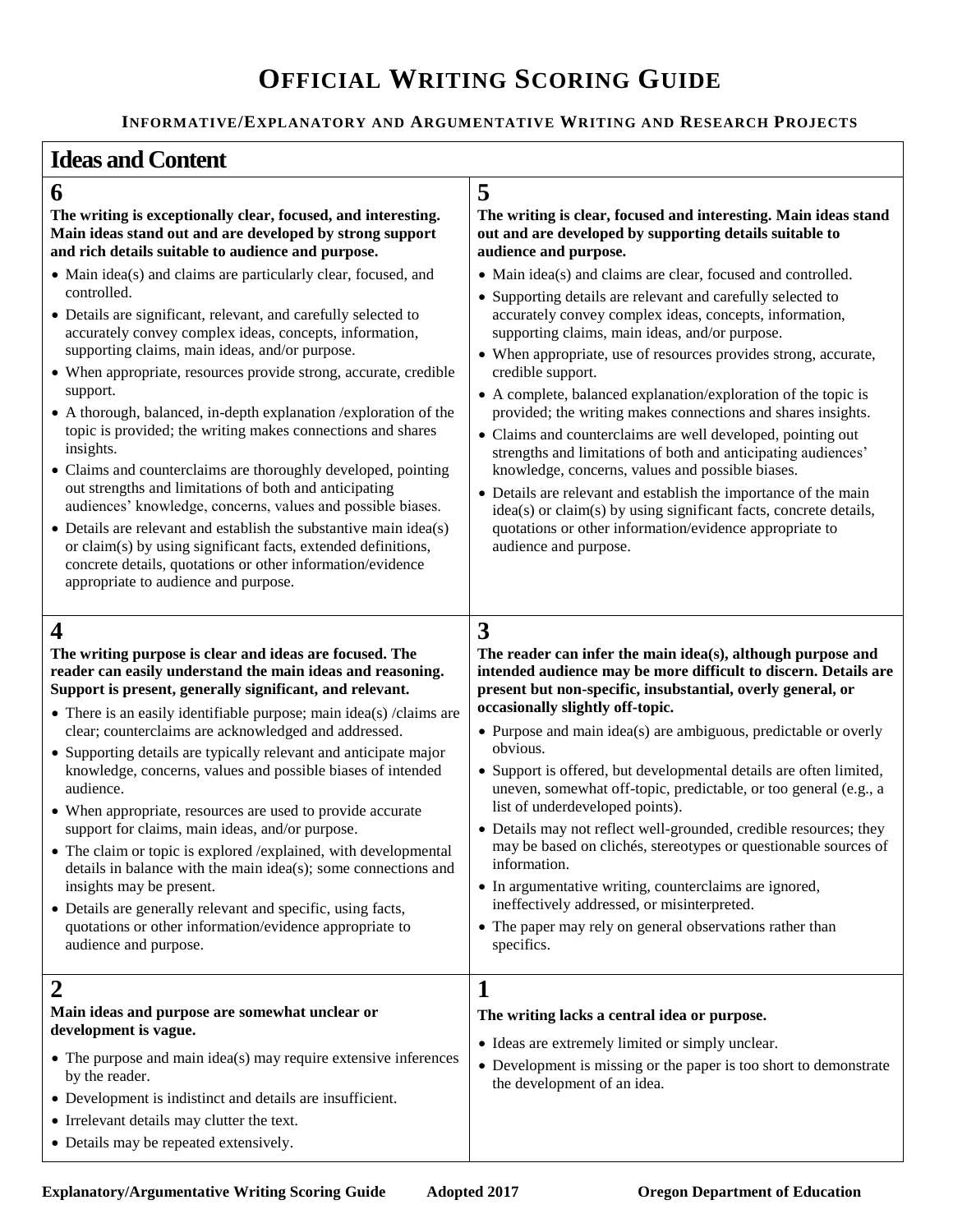| Organization                                                                                                                                                                                                                                                                                                                                                                                                                                                                                                                                                                                                                                                                                                                                                                                                                                                                                                                                                                                    |                                                                                                                                                                                                                                                                                                                                                                                                                                                                                                                                                                                                                                                                                                                                                                                                                                                                                              |  |
|-------------------------------------------------------------------------------------------------------------------------------------------------------------------------------------------------------------------------------------------------------------------------------------------------------------------------------------------------------------------------------------------------------------------------------------------------------------------------------------------------------------------------------------------------------------------------------------------------------------------------------------------------------------------------------------------------------------------------------------------------------------------------------------------------------------------------------------------------------------------------------------------------------------------------------------------------------------------------------------------------|----------------------------------------------------------------------------------------------------------------------------------------------------------------------------------------------------------------------------------------------------------------------------------------------------------------------------------------------------------------------------------------------------------------------------------------------------------------------------------------------------------------------------------------------------------------------------------------------------------------------------------------------------------------------------------------------------------------------------------------------------------------------------------------------------------------------------------------------------------------------------------------------|--|
| 6                                                                                                                                                                                                                                                                                                                                                                                                                                                                                                                                                                                                                                                                                                                                                                                                                                                                                                                                                                                               | 5                                                                                                                                                                                                                                                                                                                                                                                                                                                                                                                                                                                                                                                                                                                                                                                                                                                                                            |  |
| The organization enhances the central idea(s) and its<br>development. The order and structure are compelling and<br>move the reader through the text easily.<br>• Sequencing and paragraph breaks are effective, perhaps<br>creative; the organizational structure fits the topic, and the<br>writing is easy to follow.<br>• The beginning is strong, inviting and draws the reader in; the<br>conclusion provides a solid, satisfying sense of resolution or<br>closure which clearly supports the claims, arguments,<br>information or explanations presented.<br>• Transitions are smooth, effective and varied among all<br>elements (sentences, paragraphs, ideas).<br>• Details help to clarify the relationships between and among<br>claims, counterclaims, information and explanations and fit<br>where placed to illuminate or amplify assertions presented.<br>• Connections to source materials, where used, flow naturally<br>and create a sense of continuity within the piece. | The organization enhances the central idea(s) and its<br>development. The order and structure are strong and move<br>the reader through the text.<br>• Sequencing and paragraph breaks are effective; the<br>organizational structure fits the topic, and the writing is easy to<br>follow.<br>• The beginning is inviting and draws the reader in; the<br>conclusion provides a satisfying sense of resolution or closure<br>which supports the claims, arguments, information or<br>explanations presented.<br>• Transitions are smooth and effective with some variety among<br>sentences, paragraphs, and ideas.<br>• Details help to clarify the relationships between and among<br>claims, counterclaims, information and explanations and fit<br>where placed.<br>• Connections to source materials, where used, flow naturally and<br>create a sense of continuity within the piece. |  |
| $\overline{\mathbf{4}}$                                                                                                                                                                                                                                                                                                                                                                                                                                                                                                                                                                                                                                                                                                                                                                                                                                                                                                                                                                         | 3                                                                                                                                                                                                                                                                                                                                                                                                                                                                                                                                                                                                                                                                                                                                                                                                                                                                                            |  |
| Organization is clear and coherent. Order and structure are<br>present, but may seem formulaic or somewhat predictable.<br>• Sequencing and paragraph breaks are clear and contribute to<br>the logic and sense of the piece.<br>• The beginning is recognizable, developed and introduces the<br>main ideas, claims or arguments, but may be perfunctory.<br>• The conclusion supports the argument, claims, information or<br>explanation presented, and follows a logical progression in<br>wrapping up the topic.<br>• The body is easy to follow with details that fit where placed to<br>support the arguments, information or explanations used.<br>• Connections to source materials, where used, are integrated<br>into the writing.<br>• Transitional strategies are used adequately, with some variety,<br>to clarify the relationships between and among ideas.                                                                                                                     | An attempt has been made to organize the writing; however,<br>the overall structure is inconsistent, skeletal, or too rigid.<br>• Some sequencing and paragraph breaks are used, but the order<br>or the relationship among ideas may be unclear.<br>• The beginning may be either undeveloped or too obvious (e.g.,<br>"My topic is").<br>• The conclusion may be a summary or repetition of details<br>presented (e.g. "These are all the reasons that")<br>• The body provides supporting details, but their placement may<br>not directly support the arguments, information or explanations<br>used.<br>• The organization may lapse in some places, while being clear in<br>others.<br>• Some transitions work, but the same few transitional devices<br>(e.g., coordinating conjunctions, numbering, etc.) may be<br>overused; transitions may at times be missing.                   |  |
| $\boldsymbol{2}$<br>The writing lacks a clear organizational structure. An<br>occasional organizational device is discernible; however, the<br>writing is either difficult to follow and the reader has to<br>reread substantial portions, or the piece is simply too short<br>to demonstrate organizational skills.<br>• Some attempts are made at sequencing, but the order or the<br>relationship among ideas, claims, information and arguments<br>is frequently unclear<br>• The beginning, body, and/or conclusion may be missing or<br>extremely undeveloped.<br>• In general, transitions are absent, ineffective or overused so<br>that ideas, claims, information or arguments appear as lists or<br>seem to be unrelated to each other.<br>• When supporting details are used, they seem to be out of order<br>or misplaced within the piece, leaving the reader frequently<br>confused.                                                                                             | 1<br>The writing lacks coherence; organization seems haphazard<br>and disjointed. Even after rereading, the reader remains<br>confused.<br>• Paragraph breaks, if used, are arbitrary and sequencing is<br>unclear.<br>There may be no identifiable beginning, body and/or ending.<br>• Transitions tend to be absent or ineffective.<br>• The overall pacing of the piece is consistently awkward; the<br>reader feels either mired down in trivia or rushed along too<br>rapidly.<br>• The lack of organization ultimately obscures or distorts the<br>main idea(s), claims, information or arguments.                                                                                                                                                                                                                                                                                     |  |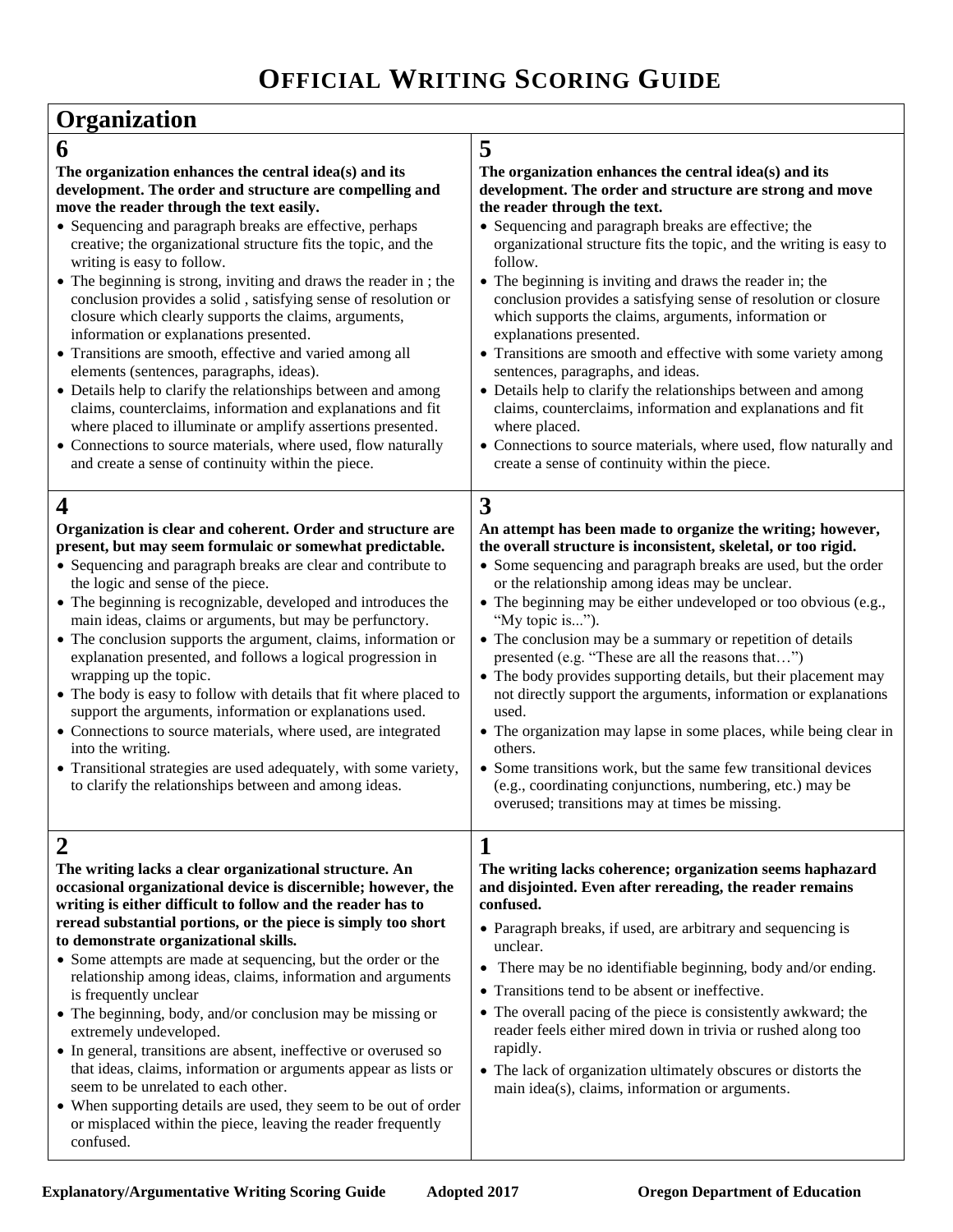| <b>Voice</b>                                                                                                                                                                                                                                                                                                                                                                                                                                                                                                                                                                                                                                                                                                                                                                                                                                                                                                                                                                |                                                                                                                                                                                                                                                                                                                                                                                                                                                                                                                                                                                                                                                                                                                                                                                                                                                                                                                               |
|-----------------------------------------------------------------------------------------------------------------------------------------------------------------------------------------------------------------------------------------------------------------------------------------------------------------------------------------------------------------------------------------------------------------------------------------------------------------------------------------------------------------------------------------------------------------------------------------------------------------------------------------------------------------------------------------------------------------------------------------------------------------------------------------------------------------------------------------------------------------------------------------------------------------------------------------------------------------------------|-------------------------------------------------------------------------------------------------------------------------------------------------------------------------------------------------------------------------------------------------------------------------------------------------------------------------------------------------------------------------------------------------------------------------------------------------------------------------------------------------------------------------------------------------------------------------------------------------------------------------------------------------------------------------------------------------------------------------------------------------------------------------------------------------------------------------------------------------------------------------------------------------------------------------------|
| 6<br>The writer has chosen a voice appropriate for the topic,<br>purpose, and audience, establishing and maintaining an<br>objective tone and level of formality consistent with norms in<br>the discipline. The writer demonstrates deep commitment to<br>the topic, and there is an exceptional sense of "writing to be<br>read."<br>• An appropriate level of formality is employed based on topic<br>and purpose consistent with norms of the discipline.<br>• Drawing on an exceptionally strong sense of audience, the<br>writer focuses on communicating the message most effectively.<br>The reader may discern the writer behind the words and feel a<br>sense of interaction.<br>• When appropriate, the topic comes to life with originality,<br>liveliness, honesty, conviction or excitement. In pieces that<br>require a higher degree of formality, conviction and focus show<br>the desire to communicate clearly and directly with the chosen<br>audience. | 5<br>The writer has chosen a voice appropriate for the topic,<br>purpose, and audience, establishing and maintaining an<br>objective tone and level of formality consistent with norms in<br>the discipline. The writer demonstrates commitment to the<br>topic, and there is a sense of "writing to be read."<br>• An appropriate level of formality is employed based on topic<br>and purpose consistent with norms of the discipline.<br>• The writing shows a strong sense of audience and a desire to<br>communicate the message effectively. The reader may discern<br>the writer behind the words and feel a sense of interaction.<br>• The writing may show originality, liveliness, honesty, or<br>conviction, appropriate to the topic and purpose.<br>• In pieces that require a higher degree of formality, the writer's<br>conviction and focus are communicated clearly and directly<br>through style and tone. |
| $\boldsymbol{4}$<br>The writer seems committed to the topic, and there may be a<br>sense of "writing to be read." In places, the writing is<br>expressive, engaging, or sincere and establishes a formal style<br>and objective tone appropriate to the audience, purpose and<br>topic.<br>• An appropriate level of style and tone is generally consistent<br>with topic and purpose.<br>• The writer seems to be aware of audience but may not<br>consistently employ and maintain an appropriate level of<br>closeness to or distance from the audience.<br>• The writing may show liveliness, sincerity, or conviction but<br>may be either inappropriately casual or personal, or<br>inappropriately formal and stiff at times.                                                                                                                                                                                                                                        | 3<br>The writer's commitment to the topic seems inconsistent. A<br>sense of the writer may emerge at times; however, the voice is<br>either inappropriately personal or inappropriately<br>impersonal.<br>• There is a limited sense of audience; the writer's awareness of<br>the reader is unclear.<br>• An occasional sense of the writer appears behind the words;<br>however, the voice may shift or disappear a line or two later<br>and the writing become somewhat mechanical.<br>• The ability to shift to a more objective voice when necessary<br>seems limited.<br>• The voice, style, and tone may vary within the piece as<br>understanding of audience and purpose shifts.                                                                                                                                                                                                                                     |
| $\overline{2}$<br>The writing provides little sense of involvement or<br>commitment. There is no evidence that the writer has<br>considered audience, topic and/or purpose in selecting style<br>and tone.<br>• The writer seems to be minimally engaged with a largely flat,<br>lifeless, stiff, or mechanical voice.<br>• The style and tone may be overly informal and personal for the<br>topic and purpose.<br>• Audience awareness is lacking with little sense of "writing to<br>be read."<br>• The writing does not adhere to norms in the discipline for style<br>and tone.                                                                                                                                                                                                                                                                                                                                                                                        | 1<br>The writing seems to lack a sense of involvement or<br>commitment.<br>• The writing is flat and lifeless.<br>• Audience awareness is lacking with no sense of "writing to be<br>read."<br>• There is no sense of interaction between writer and reader; the<br>writing does not involve or engage the reader.<br>• The writing does not adhere to norms in the discipline for style<br>and tone.                                                                                                                                                                                                                                                                                                                                                                                                                                                                                                                         |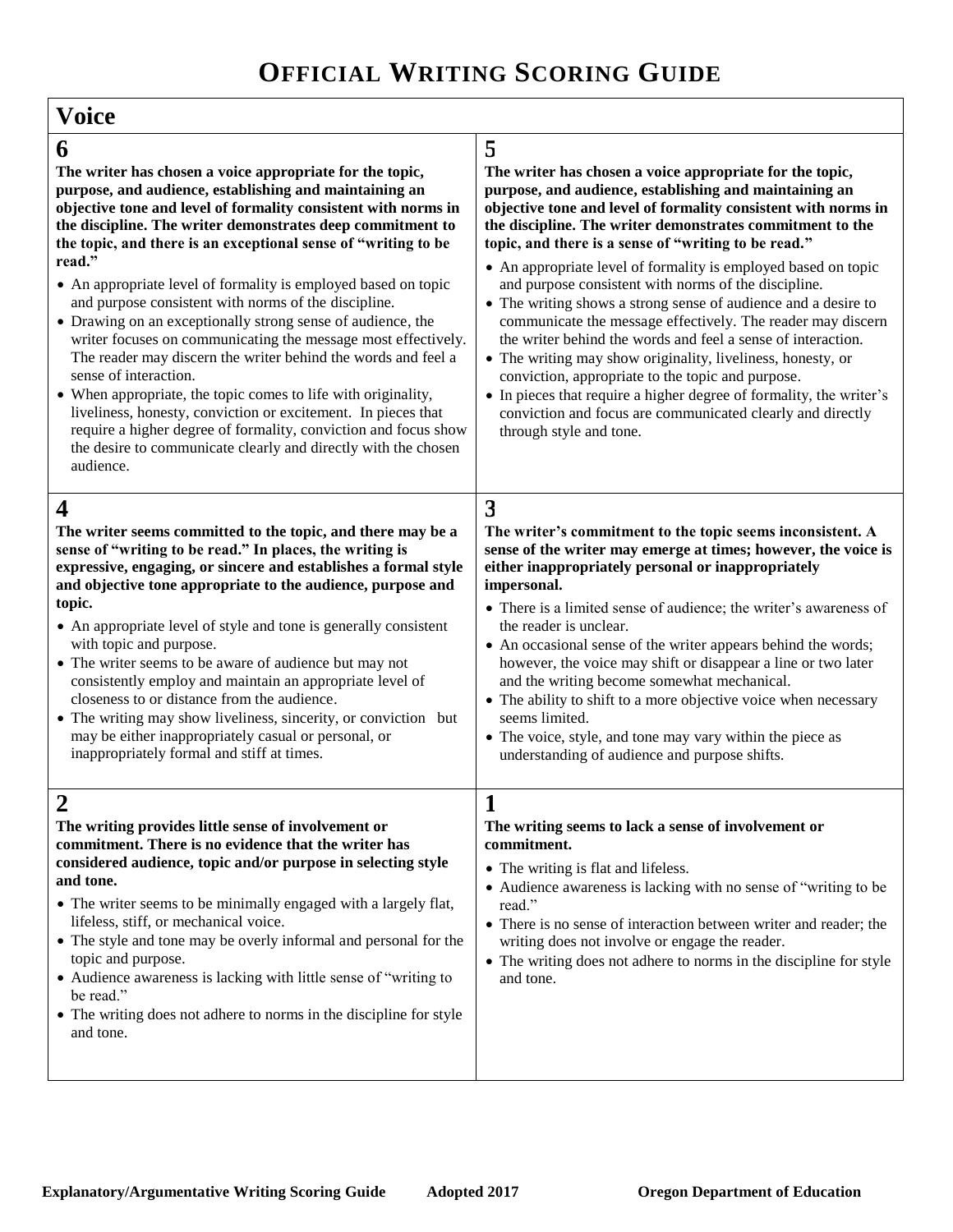$\mathsf{r}$ 

| <b>Word Choice</b>                                                                                                                                                                                                                                                                                                                                                                                                                                                                                                                                                                                                                                                                                                                                                         |                                                                                                                                                                                                                                                                                                                                                                                                                                                                                                                                                                                                                                                                                                                                      |
|----------------------------------------------------------------------------------------------------------------------------------------------------------------------------------------------------------------------------------------------------------------------------------------------------------------------------------------------------------------------------------------------------------------------------------------------------------------------------------------------------------------------------------------------------------------------------------------------------------------------------------------------------------------------------------------------------------------------------------------------------------------------------|--------------------------------------------------------------------------------------------------------------------------------------------------------------------------------------------------------------------------------------------------------------------------------------------------------------------------------------------------------------------------------------------------------------------------------------------------------------------------------------------------------------------------------------------------------------------------------------------------------------------------------------------------------------------------------------------------------------------------------------|
| 6<br>Words convey the intended message in an exceptionally<br>interesting, precise, and natural way appropriate to audience<br>and purpose. The writer employs a rich, broad range of<br>words which have been carefully chosen and thoughtfully<br>placed for impact.<br>• Accurate, strong, specific, powerful words energize the<br>writing.<br>• Vocabulary is striking and varied, using domain specific<br>words, phrases, and jargon that enhance the overall message.<br>• Carefully selected words, phrases and academic language<br>create cohesion and clarify relationships among information,<br>claims/counterclaims, reasons, and evidence.<br>• Words evoke strong images and thoughtfully constructed<br>figurative language conveys significant details. | 5<br>Words convey the intended message in an interesting, precise,<br>and natural way appropriate to audience and purpose. The<br>writer employs a broad range of words which have been<br>carefully chosen and thoughtfully placed for impact.<br>• Accurate, specific word choices energize the writing.<br>• Vocabulary is varied, using domain specific words, phrases, and<br>jargon that enhance the overall message.<br>• Carefully selected words, phrases and academic language create<br>cohesion and clarify relationships among information,<br>claims/counterclaims, reasons, and evidence.<br>• Words evoke clear images and figurative language, when used,<br>is carefully crafted to enhance understanding.         |
| 4<br>Words effectively convey the intended message. The writer<br>employs a variety of words that are functional and<br>appropriate to audience and purpose.<br>• Domain-specific vocabulary is used with words that are<br>functional and precise.<br>• Academic language is used accurately to convey information<br>or make claims/counterclaims, arguments or explanations.<br>• Technical language or jargon, when used, does not overwhelm<br>the message or confuse the reader.<br>• Clichés are generally avoided and some carefully selected<br>metaphors, similes, and analogies may be used.                                                                                                                                                                    | 3<br>Language lacks precision and variety, or may be<br>inappropriate to audience and purpose in places. The writer<br>does not employ a variety of words, producing a sort of<br>"generic" paper filled with familiar words and phrases.<br>• Selected words work, but rarely capture the reader's interest.<br>• Expression seems mundane and general or attempts at colorful<br>language seem overdone or forced.<br>• Words are accurate for the most part, although misused words<br>may occasionally appear, and technical language or jargon may<br>be overused or inappropriately used.<br>• Clichés and overused expressions appear frequently.<br>• The text may be too short to demonstrate variety in word<br>selection. |
| $\overline{2}$<br>Language is monotonous and/or misused, detracting from<br>the meaning and impact.<br>• Words are colorless, flat or imprecise and domain-specific<br>vocabulary is missing or misused.<br>• Worn expressions and clichés detract from the message.<br>• Non-specific, general words are used where technical<br>language would help convey the meaning more precisely.                                                                                                                                                                                                                                                                                                                                                                                   | 1<br>The writing shows an extremely limited vocabulary or is so<br>filled with misuses of words that the meaning is obscured.<br>Only the most general kind of message is communicated<br>because of vague or imprecise language.<br>• General, vague words fail to communicate.<br>• The range of words used is extremely limited.<br>• Some words simply do not fit the text; they seem imprecise,<br>inadequate, or just plain wrong.                                                                                                                                                                                                                                                                                             |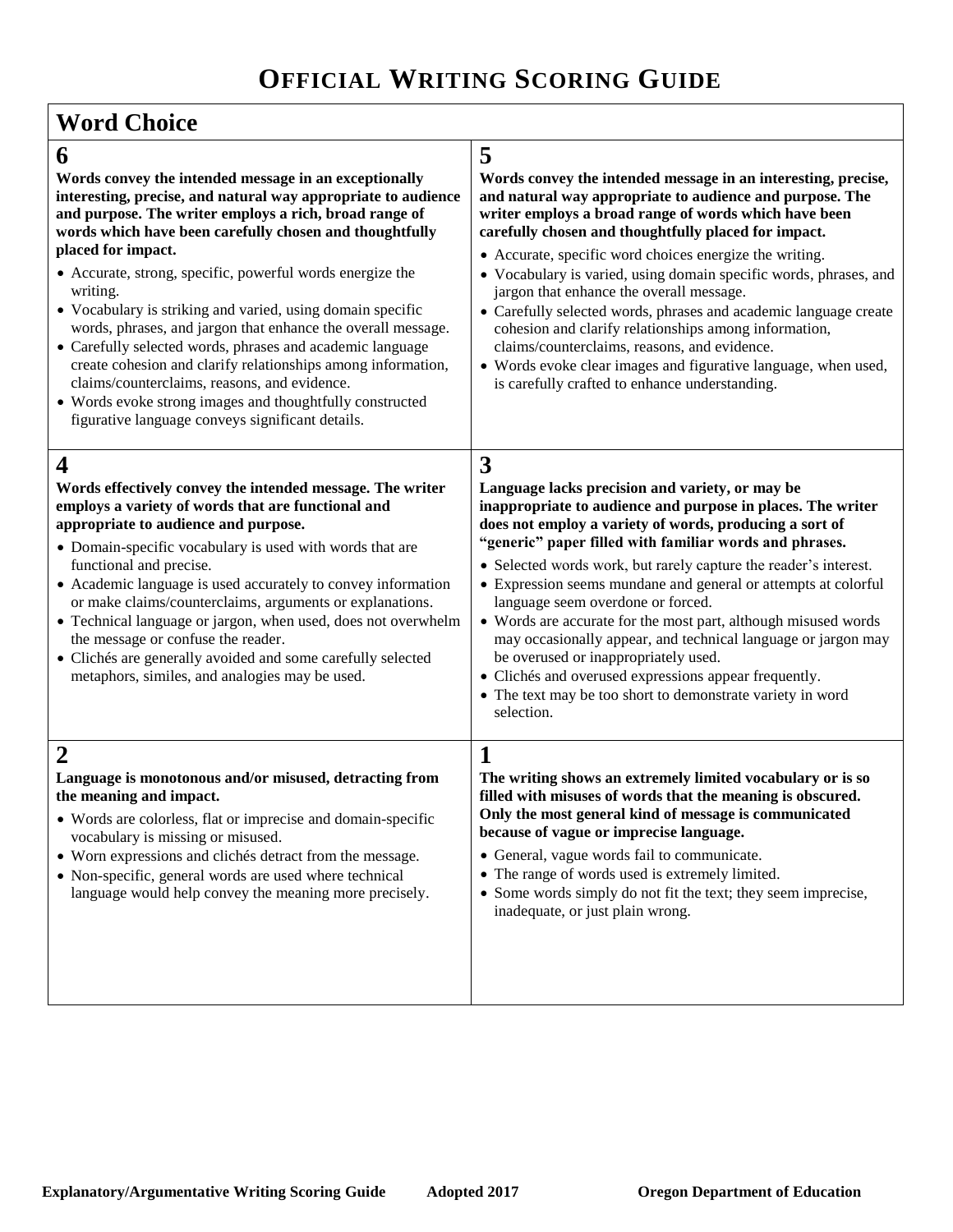# **Sentence Fluency**

| 6                                                                                                                                                                                                                                                                                                                                                                                                                                                                                                                                        | 5                                                                                                                                                                                                                                                                                                                                                                                                                                             |
|------------------------------------------------------------------------------------------------------------------------------------------------------------------------------------------------------------------------------------------------------------------------------------------------------------------------------------------------------------------------------------------------------------------------------------------------------------------------------------------------------------------------------------------|-----------------------------------------------------------------------------------------------------------------------------------------------------------------------------------------------------------------------------------------------------------------------------------------------------------------------------------------------------------------------------------------------------------------------------------------------|
| The writing has an effective flow and rhythm. Sentences<br>show a high degree of craftsmanship, with consistently<br>strong and varied syntax that makes expressive oral<br>reading easy and enjoyable.                                                                                                                                                                                                                                                                                                                                  | The writing has an easy flow and rhythm. Sentences are<br>carefully crafted, with strong and varied syntax that makes<br>expressive oral reading easy and enjoyable.<br>• There is a natural, fluent sound that glides along with one                                                                                                                                                                                                         |
| • There is a natural, fluent cadence and sound that glides easily<br>along from one sentence to the next.<br>• Syntactic variety is strong with sentence structure, length,<br>and beginnings that add interest to the text.<br>• Sentence structure enhances meaning by drawing attention to<br>key ideas or reinforcing relationships among ideas.<br>• Varied sentence patterns create an effective combination of<br>power and grace.<br>• Syntactic control is strong; if used, fragments work well and<br>dialogue sounds natural. | sentence flowing into the next.<br>• Variation in sentence structure, length, and beginnings adds<br>interest to the text.<br>• Sentence structure enhances meaning and is well-controlled.<br>• If used, fragments and dialogue work well.                                                                                                                                                                                                   |
| $\overline{\mathbf{4}}$<br>The writing flows with mostly fluid connections between<br>phrases or sentences. Sentence patterns are somewhat<br>varied, contributing to ease in oral reading.                                                                                                                                                                                                                                                                                                                                              | 3<br>The writing tends to be mechanical rather than fluid.<br>Occasional awkward constructions may force the reader to<br>slow down or reread.                                                                                                                                                                                                                                                                                                |
| • The writing has a natural sound and the reader can move<br>easily through the piece.<br>• There is some syntactic variety with adequate variation in<br>sentence length beginnings, connectives and rhythm.<br>• Control of simple sentence structures is strong, but control<br>over more complex sentences varies; fragments, if present,<br>are usually effective.<br>• Some lapses in stylistic control may occur; dialogue, if used,<br>sounds natural for the most part.                                                         | • Some passages invite fluid oral reading but others do not.<br>• Sentence structure, length, and beginnings show some variety,<br>although they may become repetitive.<br>• Simple sentence structures work well, but there is little control<br>over more complex sentences.<br>• Sentences are functional but may lack energy.<br>• Recurrent lapses in stylistic control occur; fragments and<br>dialogue, when used, may be ineffective. |
| $\overline{2}$                                                                                                                                                                                                                                                                                                                                                                                                                                                                                                                           | 1                                                                                                                                                                                                                                                                                                                                                                                                                                             |
| The writing tends to be either choppy or rambling.<br>Awkward constructions often force the reader to slow down<br>or reread.<br>• Significant portions of the text are difficult to follow or read<br>aloud.<br>• Sentence patterns lack variety (e.g., subject-verb or subject-<br>verb-object).<br>• There are significant numbers of awkward, choppy,<br>rambling, or incorrect sentence constructions.<br>• Text may be too short to demonstrate variety and control.                                                               | The writing is difficult to follow or to read aloud. Sentences<br>tend to be incomplete, rambling, or very awkward.<br>• The text does not invite—and may not even permit—smooth<br>oral reading.<br>• Confusing word order and syntax is often jarring and irregular.<br>• Sentence structure frequently obscures meaning.<br>• Sentences are disjointed, confusing, or rambling.                                                            |
|                                                                                                                                                                                                                                                                                                                                                                                                                                                                                                                                          |                                                                                                                                                                                                                                                                                                                                                                                                                                               |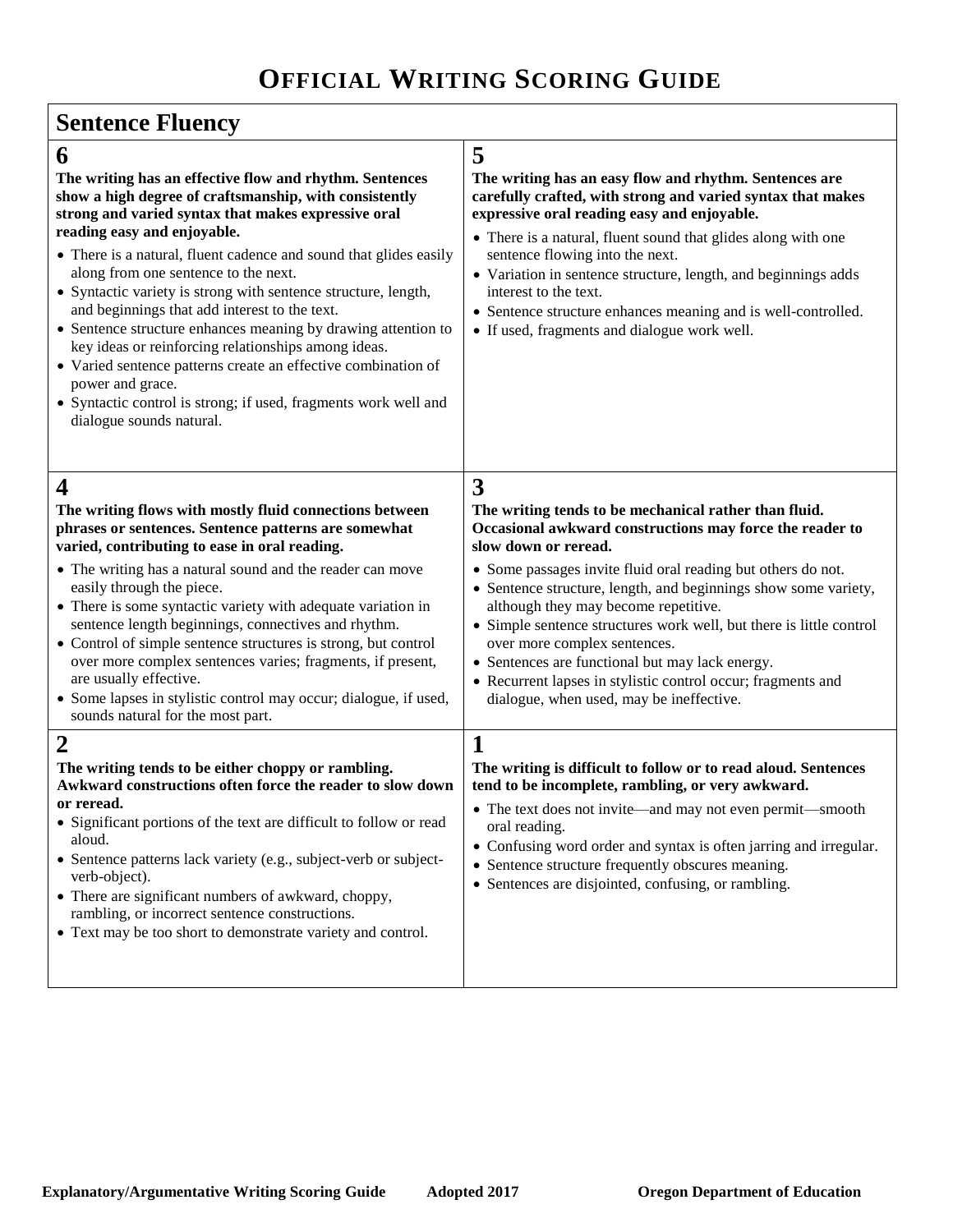# **OFFICIAL WRITING SCORING GUIDE**

| 6<br>The writing demonstrates exceptionally strong command of<br>standard writing conventions (e.g., punctuation, spelling,<br>capitalization, grammar and usage) and uses them<br>effectively to enhance communication. Errors are so few and<br>so minor that the reader can easily skim right over them<br>unless specifically searching for them.<br>• There is a strong command of conventions; manipulation of<br>conventions may occur for stylistic effect.<br>• Punctuation is strong, effective and guides the reader through<br>the text.<br>• Spelling is consistently correct, even for more difficult words.<br>• Grammar and usage are correct and contribute to clarity and<br>style.<br>• A wide range of conventions is used in a sufficiently long and<br>complex piece to demonstrate skill.<br>• There is little or no need for editing. | 5<br>The writing demonstrates strong control of standard<br>writing conventions (e.g., punctuation, spelling,<br>capitalization, grammar and usage) and uses them<br>effectively to enhance communication. Errors are few and<br>minor. Conventions support readability.<br>• Strong control of conventions is evident.<br>• Effective use of punctuation guides the reader through the<br>text.<br>• Spelling is correct, even for most difficult words.<br>• Capitalization errors, if any, are minor.<br>• Correct grammar and usage contribute to clarity and style.<br>• The text is sufficiently long and complex to demonstrate<br>skill in using a wide range of conventions.<br>• There is little need for editing, and needed edits are minor. |
|---------------------------------------------------------------------------------------------------------------------------------------------------------------------------------------------------------------------------------------------------------------------------------------------------------------------------------------------------------------------------------------------------------------------------------------------------------------------------------------------------------------------------------------------------------------------------------------------------------------------------------------------------------------------------------------------------------------------------------------------------------------------------------------------------------------------------------------------------------------|----------------------------------------------------------------------------------------------------------------------------------------------------------------------------------------------------------------------------------------------------------------------------------------------------------------------------------------------------------------------------------------------------------------------------------------------------------------------------------------------------------------------------------------------------------------------------------------------------------------------------------------------------------------------------------------------------------------------------------------------------------|
| $\overline{\mathbf{4}}$<br>The writing demonstrates control of standard writing<br>conventions (e.g., punctuation, spelling, capitalization,<br>grammar and usage). Errors are infrequent and minor;<br>errors do not impede readability and meaning.<br>• Conventions used are generally correct, demonstrating<br>control, although a limited range may be employed.<br>• End-of-sentence punctuation and internal punctuation is<br>generally correct.<br>• Spelling of common words is generally correct.<br>• Capitalization is generally correct.<br>• Occasional lapses in correct grammar and usage do not distort<br>meaning or confuse the reader.<br>• The need for further editing is moderate and meaning is clear.                                                                                                                              | 3<br>The writing demonstrates limited control of standard<br>writing conventions (e.g., punctuation, spelling,<br>capitalization, grammar and usage). Errors begin to<br>impede readability.<br>• Basic conventions are used with some control; however, the<br>text may be too simple or too short to determine mastery.<br>• End-of-sentence punctuation is usually correct while,<br>internal punctuation may contain frequent errors.<br>• Spelling errors, including misspelling of some common<br>words, distract the reader.<br>• Some capitalization errors may occur.<br>• Errors in grammar and usage do not completely block<br>meaning but do distract the reader.<br>• Significant editing is needed.                                       |
| The writing demonstrates little control of standard writing<br>conventions. Frequent, significant errors impede readability.<br>• Errors occur in basic conventions.<br>• Many end-of-sentence and internal punctuation errors appear.<br>• Spelling errors, including misspelling of common words,<br>occur frequently, distracting the reader.<br>• Capitalization is inconsistent or is often incorrect.<br>• Errors in grammar and usage interfere with readability and<br>meaning.<br>• The paper would require substantial editing before<br>completion.                                                                                                                                                                                                                                                                                                | 1<br>Numerous errors in usage, spelling, capitalization, and<br>punctuation repeatedly distract the reader and make the<br>text difficult to read. In fact, the severity and frequency of<br>errors are so overwhelming that the reader finds it difficult<br>to focus on the message and must reread for meaning.<br>• Conventions used are very limited and include frequent<br>errors.<br>• Basic punctuation (including end-of-sentence punctuation)<br>tends to be omitted, haphazard, or incorrect.<br>• Spelling errors, including frequent errors in spelling<br>common words, significantly impair readability.<br>• Capitalization appears to be random.<br>• The paper would require extensive editing.                                       |